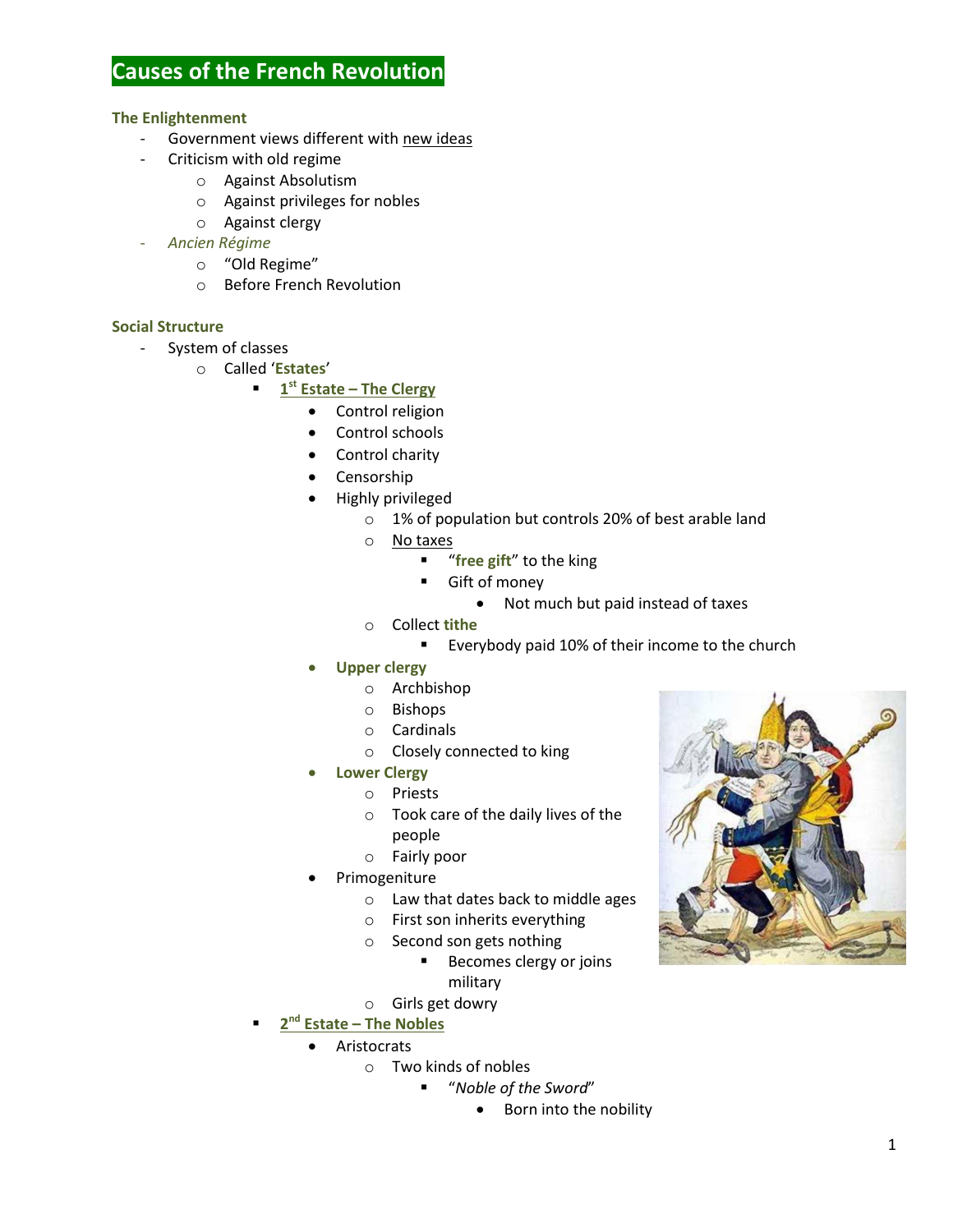- "*Noble of the robe*"
	- Made into nobles by promotion or buying titles
- Equally privileged
	- o 1.5% of population but controls 20% of arable land
	- o Paid to taxes
		- Collected fees
			- Feudal dues
		- Did not pay '**taille'**
			- Tax on land
- Influenced government
	- o Controlled army
	- o Controlled courts
		- **Parlement**
- Influenced church
- **3 Estate – The Bourgeoisie and Commoners** 
	- Everybody else
		- o 98% of the population
		- o Included bourgeoisie, peasants, urban workers, sailors, beggars, merchants, artisans, bankers
	- Could buy a title of nobility if you are lucky
	- All paid taxes
		- o Tithe (church)
		- o Taille (land)
		- o Feudal dues (nobles)
	- Did all the work
	- Better off than most of the rest of the peasants in Europe

# **Incompetent and Unpopular Monarchy**

- **Louis XVI** 
	- o Socially awkward
		- **Personality** 
			- Clumsy
			- Awkward
				- o Difficult for him to make friends
		- Shy
			- Avoided people
	- o Oblivious
		- **Indecisive** 
			- Did not want to hurt feelings people
		- Unaware of new ideas
			- Did not pay attention to Enlightenment
			- Well intentioned by not very smart
		- Did not know what was going on
			- Oblivious to needs and fears of the people
	- o Absolutist
		- **Divine Right**
	- o Narrow-minded
		- **Incapable of compromising**
		- Did not listen to advisors

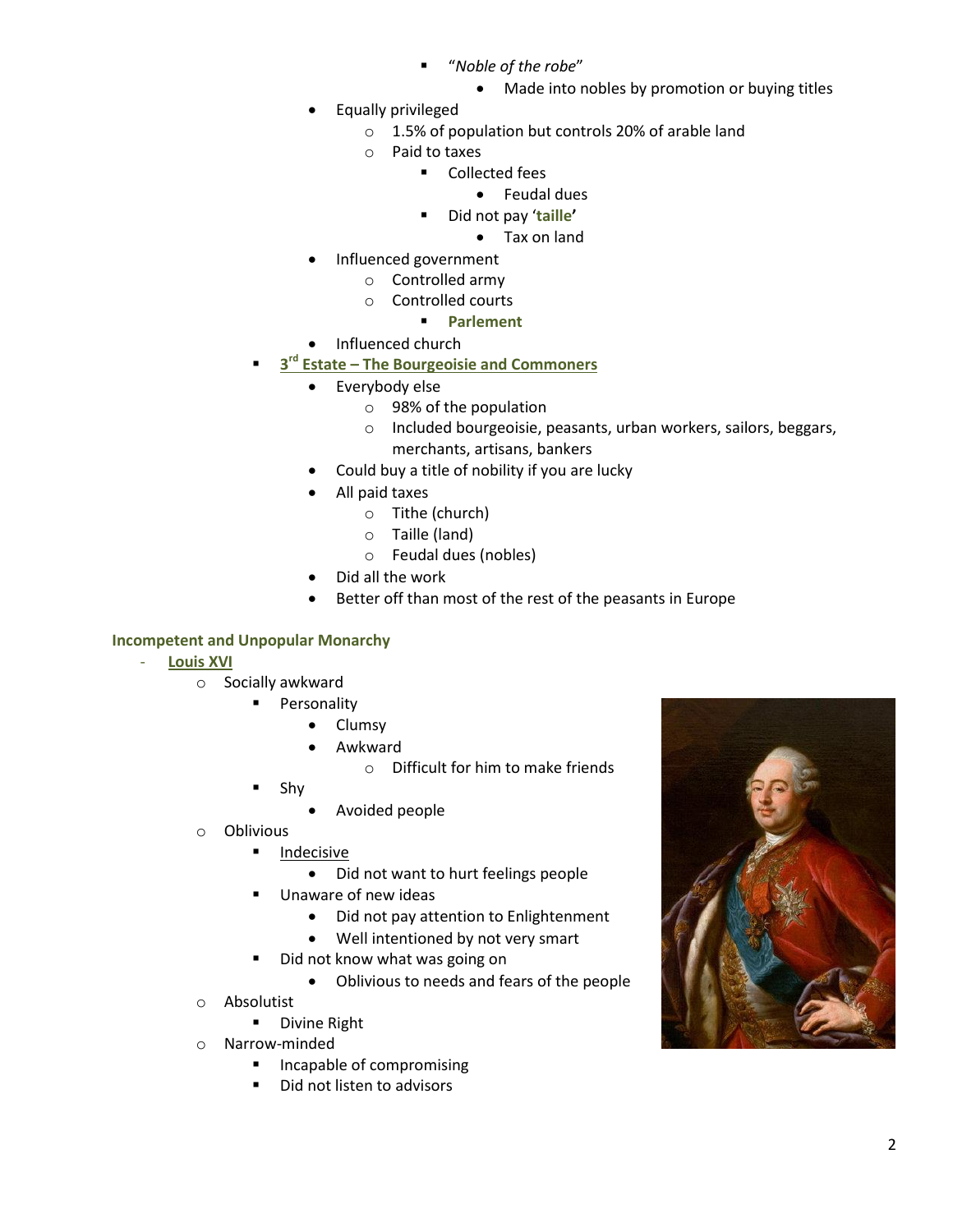#### - **Marie Antoinette**

- o Hapsburg
	- **Foreigner**
- o Equally clueless
	- $\blacksquare$  "Let them eat cake" (?)
- o Louis spent more time attending to her and children
	- Bored with government and state affairs
- **Advisors** 
	- o Charles Alexandre de Calonne
		- Attempted reform
			- Wanted to do away tax exemptions for upper classes
		- Forced to leave the country
			- Returned in 1802
	- o Étienne Charles de Loménie de Brienne
		- Elected president of Assembly of notables
		- **Served as finance minister** 
			- Fought with nobility and monarchy
	- o **Jacques Necker**
		- Finance minister
			- '*Compte rendu au roi***'**
				- "Report to the King"
				- Summary of government income and expenditures
				- Originally meant to show finances were not that bad
		- Cooked the books
			- Trying to hide £520 million debt
				- o Over \$7 Billion in today's money
			- Mostly owed to pay off American Revolution
		- Advocated doubling representation of 3<sup>rd</sup> Estate
			- Did not matter for voting system

#### **Earlier Revolutions**

- Glorious Revolution
	- o 1688 England
	- o Successful rebellion of Parliament over monarchy
		- Gave French hope of similar revolt
			- Increased power of nobility
- **American Revolution** 
	- o 1776 North America
	- o Successful rejection of monarchy
		- **EXECOMPLEE 12 COMPLEE 1** Complete removal of power of king
	- o French soldiers
		- Served in America throwing off one king in support of another
			- Brought revolutionary ideas back with them to France
	- o Very Expensive

Growth of the Bourgeoisie

- 3<sup>rd</sup> Estate